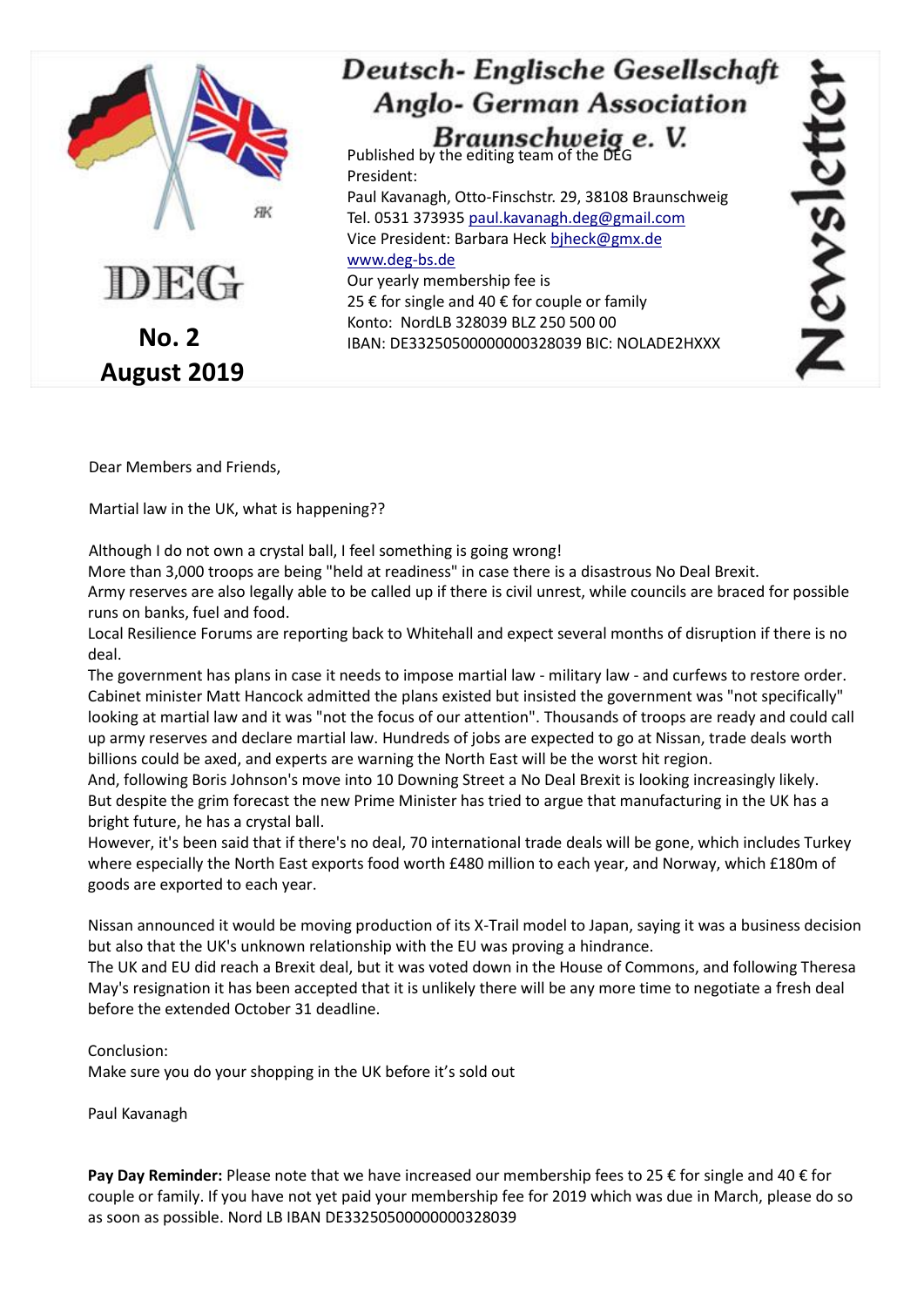# **Conversation Group Programme – August - December 2019**

#### **Thursday, 22nd August: Metapolis project**

Ryan Zeringue, who studied architecture at the Louisiana State University and obtained a Master's Degree in urban planning from the Bauhaus University, Weimar and Tongji University in Shanghai and is currently a researcher at the Institute for Sustainable Urbanism at the TU Braunschweig, will present parts of the Metapolis project that is creating a new lens to analyse urban and rural regions of Niedersachsen.

#### **Thursday, 5 th September: Painting with Paul Part 1**

Paul will show you how to develop a picture which is to be completed in colour at the second sitting. We shall develop a picture using charcoal or soft pencil, using either a given motive or free hand using various perspectives. This is something for beginners who what to try their hand at something else, help will be given to guide you through.

Material will be made available (A3 canvas pencils t squares fixatives etc. Please register if you want to take part in this adventure maximum 15 people. First come first served

#### **Thursday, 19th September: Nursery rhymes**

A nursery rhyme is a traditional poem or song for children in Britain and many other English speaking countries. Famous nursery characters are often linked with real people and events and some children's songs are supposed to be a peculiar form of historical narrative or covert protest.

Gudrun Schweimler will give a talk on the hidden meanings and origins of some famous nursery rhymes. This talk is not suited for children!!

## **Thursday, 26th September: Time: 3.30 pm (15.30) Guided tour through Brunswick Cathedral**

The foundation and building of Brunswick Cathedral (1172) dates back to Henry the Lion, Duke of Saxony and Bavaria (1129/30 – 1195). Eva Grimpen is our guide and she puts the emphasis on the fate of the Guelf Dynasty and the Plantagenet Dynasty and the relicts of their close relation. Registration is not necessary. The Dom charges 15 € for a group under 8 persons, beyond they charge 2 € per person

## **Additional events:**

## **Thursday, 24th October: How to make truffles**

Ulla will show you how to make the most delicious truffles. Ulla will bring all the ingredients. The costs will be divided among the participants. If you don't want to eat them all that evening then bring a tin with greaseproof paper. Please register.

#### **Thursday, 7th November: Painting with Paul Part 2**

Completing the master piece you started on the  $5<sup>th</sup>$ September, I shall bring pigments oils etc. Registering is necessary maximum 15 people

#### **Thursday, 21st November: Christmas traditions**

A general discussions about our family Christmas traditions. Come and tell us your special childhood memories of Christmases gone by and what traditions you still hold onto.

#### **Thursday, 5 th December: Christmas party 7.00 pm**

Our Christmas party will be at the Familiensportverien Braunschweig, Parnitzweg 5, 38108 Braunschweig. Same procedure as every year. Please bring a contribution to the buffet and a wrapped gift for the raffle.

Meetings take place at, **Kulturpunkt West, Ludwig-Winter-Straße 4, 38120 Braunschweig**, unless otherwise stated. Doors open at 7.30 pm (19.30) with the main topic at 8.00 pm (20.00). Topic may be changed due to unforeseen circumstances.

- 13.09.2019 We are taking part in the Kulturfest Volkshochschule, Heydenstraße 2, from 16:30 hrs. Programme is attached and more details with regard to our participation will follow.
- 17.08.2019 Premier of Giuseppe Verdi's Nabucco in the Arena on the Burgplatz, Braunschweig

#### **Braunschweig Sister Cities links**

Sousse / Deutsch Tunesische Gesellschaft: [www.deutsch-tunesische-gesellschaft.de](http://www.deutsch-tunesische-gesellschaft.de/) Nimes / Deutsch-Französische Gesellschaft e. V. Braunschweig: [www.dfg-bs.de](http://www.dfg-bs.de/) Zhuhai / Deutsch-Chinesische Gesellschaft Braunschweig e. V.: [www.dcgbs.de](http://www.dcgbs.de/) Bandung / Deutsch-Indonesische Gesellschaft: [www.dig-niedersachsen.de](http://www.dig-niedersachsen.de/) Kiryat Tivon / Deutsch-Israelische Gesellschaft e.V.: [https://braunschweig.deutsch-israelische-gesellschaft.de](https://braunschweig.deutsch-israelische-gesellschaft.de/)